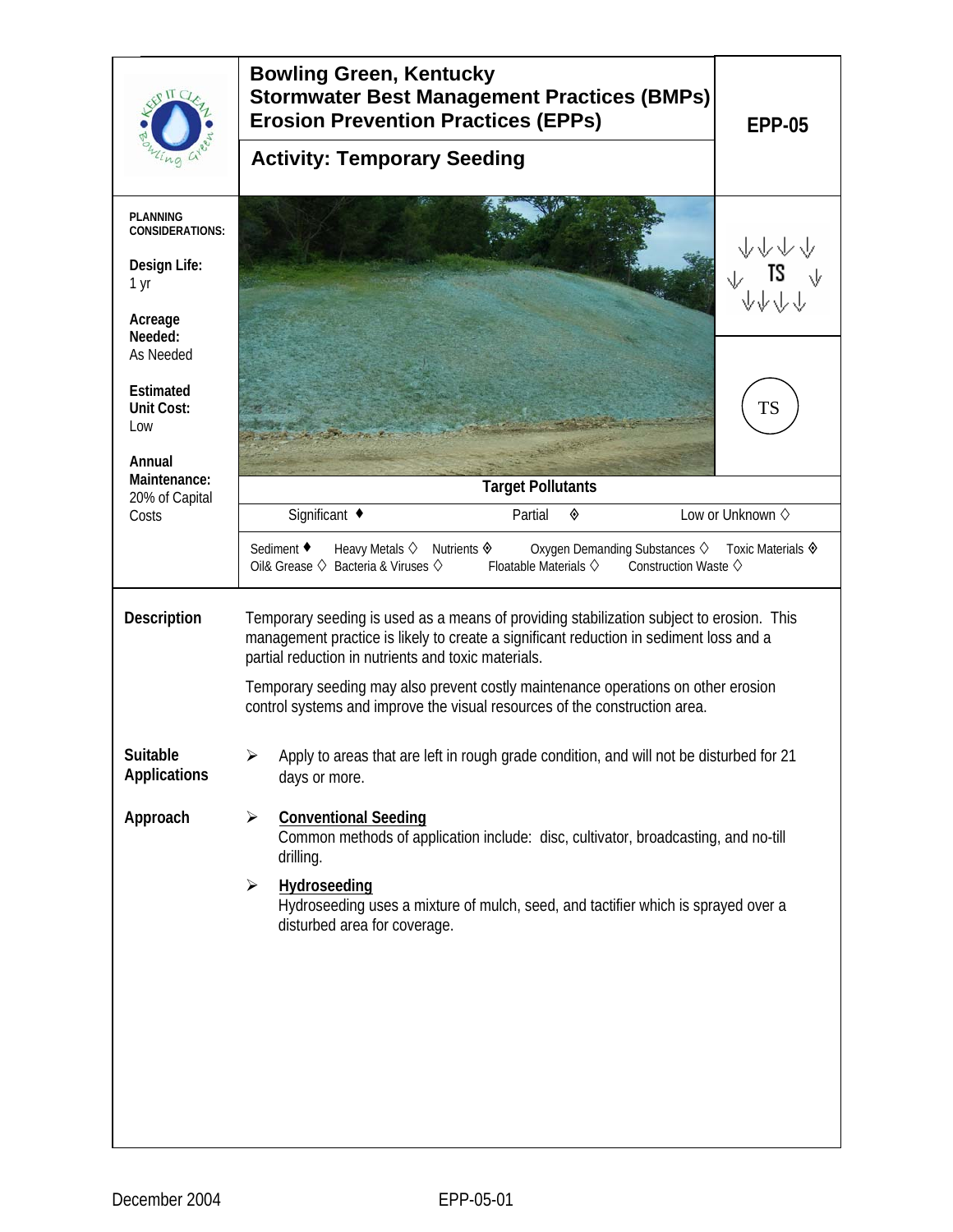| <b>Activity: Temporary Seeding</b>                                                                                                                                                                                                                                                                                                                                                                       | <b>EPP-05</b>                                                                                         |                                                                                                                                                                                                                                                                                                                                                                                                                                                                                                                                                                                                                                                                                                                                                                                       |                |                   |  |  |  |
|----------------------------------------------------------------------------------------------------------------------------------------------------------------------------------------------------------------------------------------------------------------------------------------------------------------------------------------------------------------------------------------------------------|-------------------------------------------------------------------------------------------------------|---------------------------------------------------------------------------------------------------------------------------------------------------------------------------------------------------------------------------------------------------------------------------------------------------------------------------------------------------------------------------------------------------------------------------------------------------------------------------------------------------------------------------------------------------------------------------------------------------------------------------------------------------------------------------------------------------------------------------------------------------------------------------------------|----------------|-------------------|--|--|--|
| Installation/<br><b>Applications</b>                                                                                                                                                                                                                                                                                                                                                                     | ➤<br>➤<br>$\blacktriangleright$<br>$\blacktriangleright$<br>$\blacktriangleright$<br>➤<br>➤<br>≻<br>≻ | Seed bed Preparation<br>Prepare area to be seeded.<br>Apply seed, fertilizer, and lime as required<br>Apply mulch as specified in EPP-10.<br>Grade as needed to permit the use of conventional equipment for seedbed<br>preparation, fertilization and seeding.<br>Apply to bare or denuded areas, soil stockpiles, if they will not be used for more than<br>21 consecutive days.<br>Soil material should be capable of supporting permanent vegetation and have at least<br>25% silt and clay to sufficiently hold moisture during establishment.<br>In compacted areas, soil should be loosened to a depth of 6-8 inches.<br>Protect areas against seed wash-out using surface roughening diversions or terraces.<br>Soil should be analyzed for fertilizer and lime requirements. |                |                   |  |  |  |
| <b>Conventional Seeding</b><br>Work lime and fertilizer into the soil with disk harrow, springthooth harrow or like<br>≻<br>equipment to a depth of 2 inches.<br>Apply seeding uniformly with a cyclone or drill. Seed no deeper than 1/4" to 1/2".<br>➤<br>Weather conditions should be taken into account when seeding areas. Seeding<br>≻<br>should not take place during adverse weather conditions. |                                                                                                       |                                                                                                                                                                                                                                                                                                                                                                                                                                                                                                                                                                                                                                                                                                                                                                                       |                |                   |  |  |  |
|                                                                                                                                                                                                                                                                                                                                                                                                          | Hydroseeding<br>➤<br>$\blacktriangleright$<br>$\blacktriangleright$<br>➤                              | A practice of applying a hydraulic spray that seeds, fertilizes and tacks in a single step.<br>Prepare a homogenous mixture in a slurry tank: Seed (inoculated if needed), fertilizer,<br>wood cellulose or wood pulp fiber mulch, and water. (Ordinary mulch is not suitable for<br>hydroseeding).<br>Apply within one hour after mixture is prepared. The application rate should be<br>approximately 35 lbs per 1000 sq ft.<br>Spray in two, orthogonal directions (i.e. north/south and east/west) for an even<br>distribution of the hydroseed mixture.<br>A straw mulch can be applied after hydroseeding at a rate of 100 lbs per 1000 sq. ft.                                                                                                                                 |                |                   |  |  |  |
|                                                                                                                                                                                                                                                                                                                                                                                                          | The chart below displays the recommended rates for temporary seeding.                                 |                                                                                                                                                                                                                                                                                                                                                                                                                                                                                                                                                                                                                                                                                                                                                                                       |                |                   |  |  |  |
|                                                                                                                                                                                                                                                                                                                                                                                                          |                                                                                                       | <b>Seeding Rates</b>                                                                                                                                                                                                                                                                                                                                                                                                                                                                                                                                                                                                                                                                                                                                                                  |                | Per               |  |  |  |
|                                                                                                                                                                                                                                                                                                                                                                                                          |                                                                                                       | March 1 to October 31                                                                                                                                                                                                                                                                                                                                                                                                                                                                                                                                                                                                                                                                                                                                                                 | Per 1000 SF    | Acre              |  |  |  |
|                                                                                                                                                                                                                                                                                                                                                                                                          |                                                                                                       | Oats<br>Perennial Ryegrass                                                                                                                                                                                                                                                                                                                                                                                                                                                                                                                                                                                                                                                                                                                                                            | 3 lbs<br>1 lbs | 120 lbs<br>40 lbs |  |  |  |
|                                                                                                                                                                                                                                                                                                                                                                                                          |                                                                                                       | <b>Tall Fescue</b>                                                                                                                                                                                                                                                                                                                                                                                                                                                                                                                                                                                                                                                                                                                                                                    | 1 lbs          | 40 lbs            |  |  |  |
|                                                                                                                                                                                                                                                                                                                                                                                                          |                                                                                                       | Wheat                                                                                                                                                                                                                                                                                                                                                                                                                                                                                                                                                                                                                                                                                                                                                                                 | 1 lbs          | 40 lbs            |  |  |  |
|                                                                                                                                                                                                                                                                                                                                                                                                          |                                                                                                       | Annual Rye                                                                                                                                                                                                                                                                                                                                                                                                                                                                                                                                                                                                                                                                                                                                                                            | 3 lbs          | 120 lbs           |  |  |  |
|                                                                                                                                                                                                                                                                                                                                                                                                          |                                                                                                       |                                                                                                                                                                                                                                                                                                                                                                                                                                                                                                                                                                                                                                                                                                                                                                                       |                | Per               |  |  |  |
|                                                                                                                                                                                                                                                                                                                                                                                                          |                                                                                                       | November 1 to February 28                                                                                                                                                                                                                                                                                                                                                                                                                                                                                                                                                                                                                                                                                                                                                             | Per 1000 SF    | Acre              |  |  |  |
|                                                                                                                                                                                                                                                                                                                                                                                                          |                                                                                                       | Annual Rye                                                                                                                                                                                                                                                                                                                                                                                                                                                                                                                                                                                                                                                                                                                                                                            | 3 lbs          | 120 lbs           |  |  |  |
|                                                                                                                                                                                                                                                                                                                                                                                                          |                                                                                                       | Wheat<br>Perennial Ryegrass                                                                                                                                                                                                                                                                                                                                                                                                                                                                                                                                                                                                                                                                                                                                                           | 3 lbs<br>1 lbs | 120 lbs<br>40 lbs |  |  |  |
|                                                                                                                                                                                                                                                                                                                                                                                                          |                                                                                                       | <b>Tall Fescue</b>                                                                                                                                                                                                                                                                                                                                                                                                                                                                                                                                                                                                                                                                                                                                                                    | 3 lbs          | 120 lbs           |  |  |  |
|                                                                                                                                                                                                                                                                                                                                                                                                          |                                                                                                       |                                                                                                                                                                                                                                                                                                                                                                                                                                                                                                                                                                                                                                                                                                                                                                                       |                |                   |  |  |  |

Source: Kentucky ESPC Field Guide